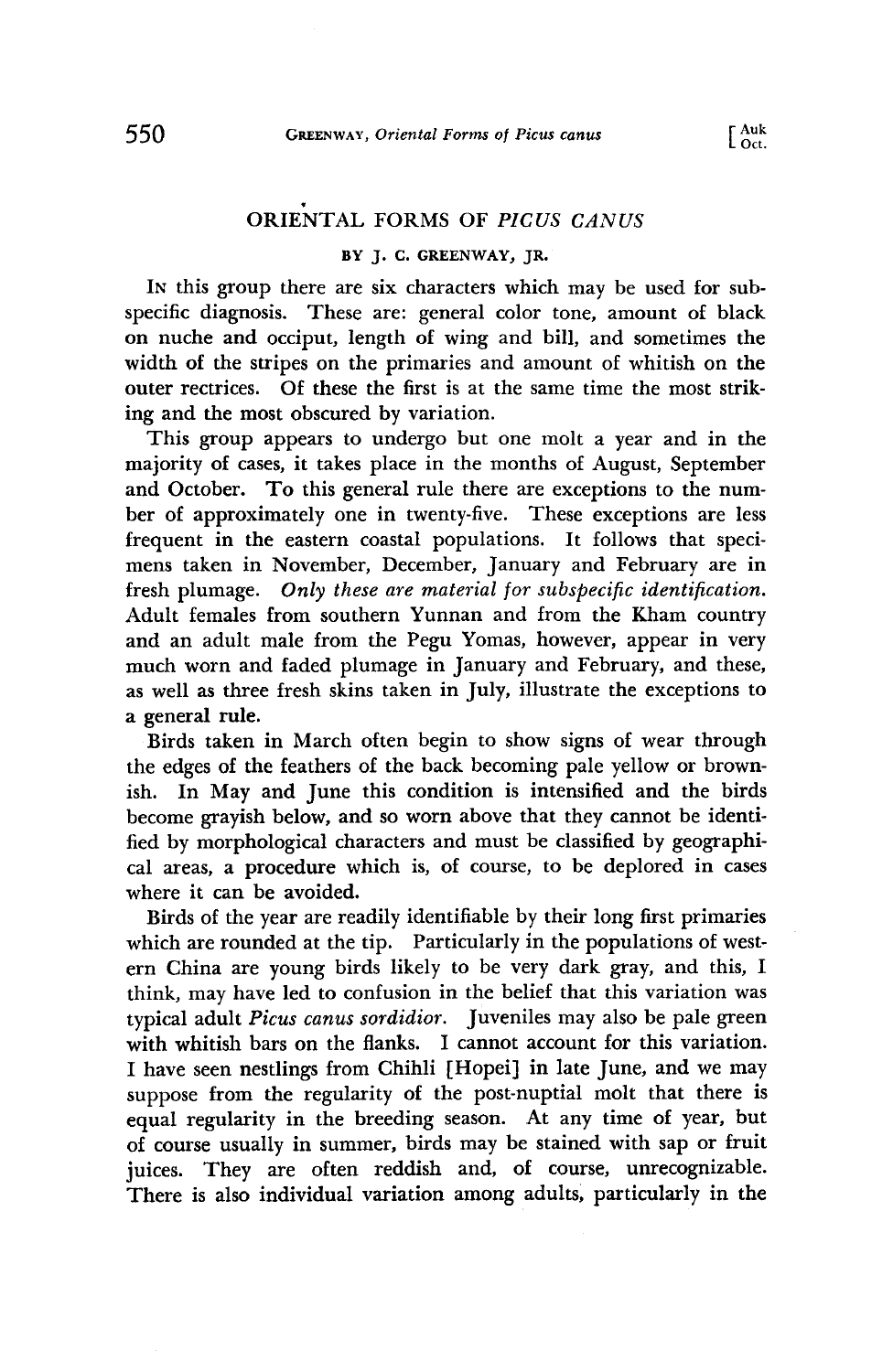**size of the bill, which may sometimes be extremely long and pointed. It has been suggested that this may be due to a habit of feeding continually on the ground. There is also a peculiar variation in the** 



**TEXT-FIO. 1.--Sketch map of eastern Asia.** 

**length of the adult first primary which may be longer than the norm, and this is particularly noticeable in the series from Mt. Victoria, Burma. However, such specimens cannot be confused with first-year birds, since the latter as a rule have the first primary 40-50 mm. in length.**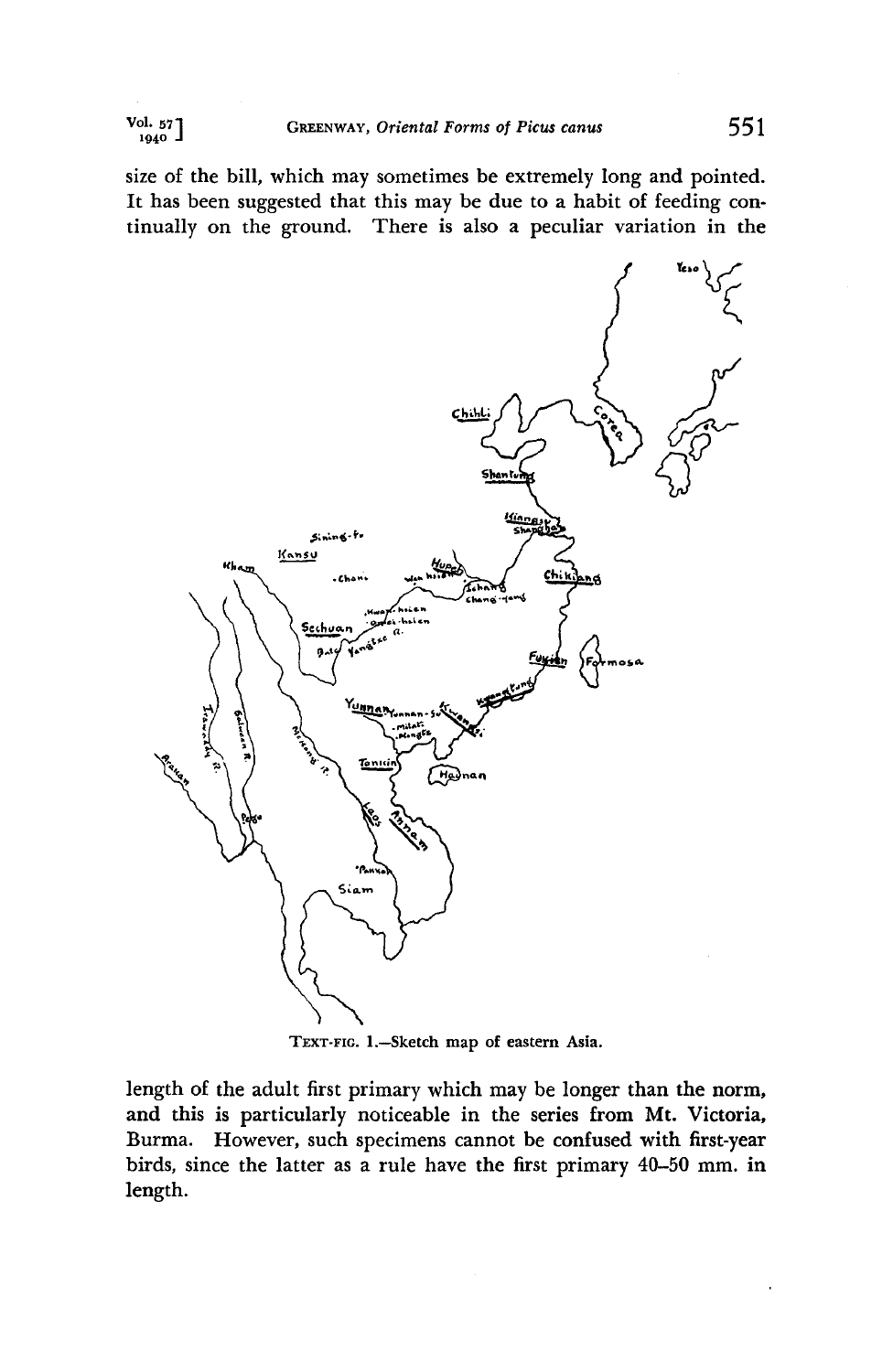**In spite of the fact that characters, particularly the color tone of the body plumage, may be obscured by variations both of age and of season, birds in fresh plumage show distinct geographical variation. Contrary to Bergmann's law, the northern races are pale and the southern dark. Variation in size does not appear to take place below 10-15,000 feet. The largest races (kogo and sanguiniceps) occur at about 14,000 feet. The former is larger on the average than birds from the same altitudes farther south in western Yunnan (158.2 mm. as against 151.7) but considerably paler. At sea level, in eastern China, the northern races are likewise paler. The races of the mountainous regions of western China are much more difficult to diagnose, as is often the case in other genera (Mesia, Microscelis, Stachyris). In the case of Picus canus there are well-marked populations, and birds from these areas are easily identified, but these populations are small and there are large numbers of intermediates. For example, "yunnanensis" La Touche is closest to setschuanus but there are individuals which approach sordidior very closely. Birds of the middle**  Yangtze are very dark and green, with very heavily marked nuche **and occiput, and these are typical setschuanus. The types of "yunnanensis" from Milati are also very dark and green and are setschu**anus. Short series from Mongtz are, however, setschuanus  $\geq$  hessei. **It is possible that isolated populations have given rise to familial characters but the problem is obscured by the fact that migrants and wanderers cannot at present be identified as such, and summer birds are not possible to diagnose.** 

**Obscured as the situation may be, there can be no doubt that if mature specimens in clean, fresh plumage are compared season for season, morphological characters can be seen and these are correlated with geographical areas. In no case have I recognized a race of which less than 80 per cent of the individuals can be diagnosed.** 

**Danis (L'Oiseau, 7: 246-271, 1937), in his careful review of Picus**  canus, reduces the oriental races to four: guerini, hainanus, sanguini**ceps and dedemi. I do not believe this arrangement canbe followed because of the differing morphological characters noted below. Con**cerning his group *guerini*, of which he considers tancolo, kogo, sordidior, setschuanus, jacobsii, ricketti, yunnanensis and stresemanni to be synonyms, he says, " . . . on y peut noter de nombreuses variations de pigmentation et de taille individuelles, dues surtout aux différ**ences d'altitude et h l'6tat du plumage par rapport de la mue . . ." Here he appears to approach the problem from a rather unusual point of view, for as it is usually understood, 'individual variation' simply**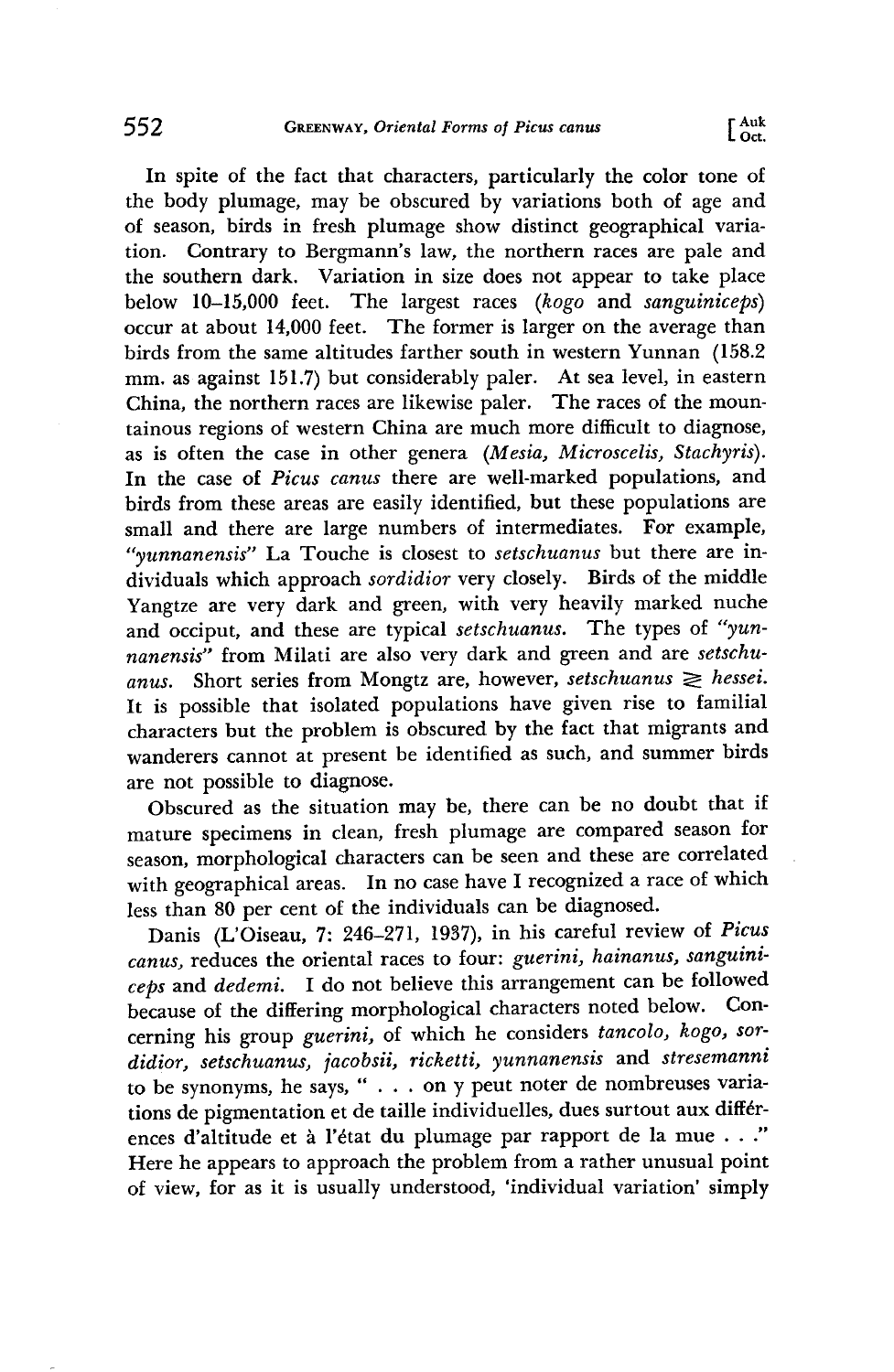**includes the differences between individuals of the same population. The cause, though the varying characters may be attributed to combinations of genes, is obscure. Size, on the contrary, can usually be correlated with altitude according to Bergmann's law, and populations differing from each other in this way are usually recognized. As Ticehurst (Ibis, (14) 2: 357, 1938) pointed out, Danis's measurements show size variations of which Danis himself has not taken cognizance.** 

**I sincerely thank the authorities of the U.S. National Museum, R. M. de Schauensee and the Academy of Natural Sciences, Philadelphia, and Ernst Mayr and the American Museum of Natural History, New York, for the loan of a great deal of valuable material.** 

## **PICUS CANUS JESSOENSIS Stejneger**

Picus canus jessoensis Stejneger, Proc. U. S. Nat. Mus., 9: 106, 1886 (Jesso = **Hokkaido).** 

**Picus canus perpallidus Stejneger, Proc. U.S. Nat. Mus., 9: 107, footnote, 1886 (Sidinij, Ussuri, eastern Siberia).** 

**My material is not adequate to judge of the validity of perpallidus but specimens of the two races before me are not distinguishable. Harterr and Steinbacher (V6gel Pal. Fauna, Erganzungsband, 1935, p. 363) have synonymized perpallidus as well as the following race.** 

**Range.--Manchuria (?), eastern Siberia, Hokkaido Island. If griseoviridis and zimmermanni are not recognized the range will include Corea, Chihli (Hopei) and Shantung.** 

Material.-3  $\xi$ , 1  $\varphi$ , Hokkaido (Mar., Apr.); 1  $\xi$ , Sidemi, eastern Siberia.

### ? PICUS CANUS GRISEOVIRIDIS (Clark)

**Gecinus canus griseoviridis Clark, Proc. U.S. Nat. Mus., 82: 478, 1907 (Seoul, Corea).** 

**Although every specimen from Corea but one before me is at once distinguishable from jessoensis by its darker and purer-green coloration, the series of jessoensis is inadequate and it is probable that were a larger series of seasonally comparable birds at hand the apparent geographical variation would disappear.** 

This race also has been synonymized by Hartert and Steinbacher **(1. c.).** 

Range.-Corea.

**MateriaL--7 8, 8 9, Corea: Koyogun, Keikido, Songdo, Yuensan (Jan., Feb., Mar., Apr., Dec.).** 

### **? PICUS CANUS ZIMMERMANNI Reichenow**

Picus canus zimmermanni Reichenow, Ornith. Monatsb., 11: 86, 1903 (Tsingtao, **Shantung).**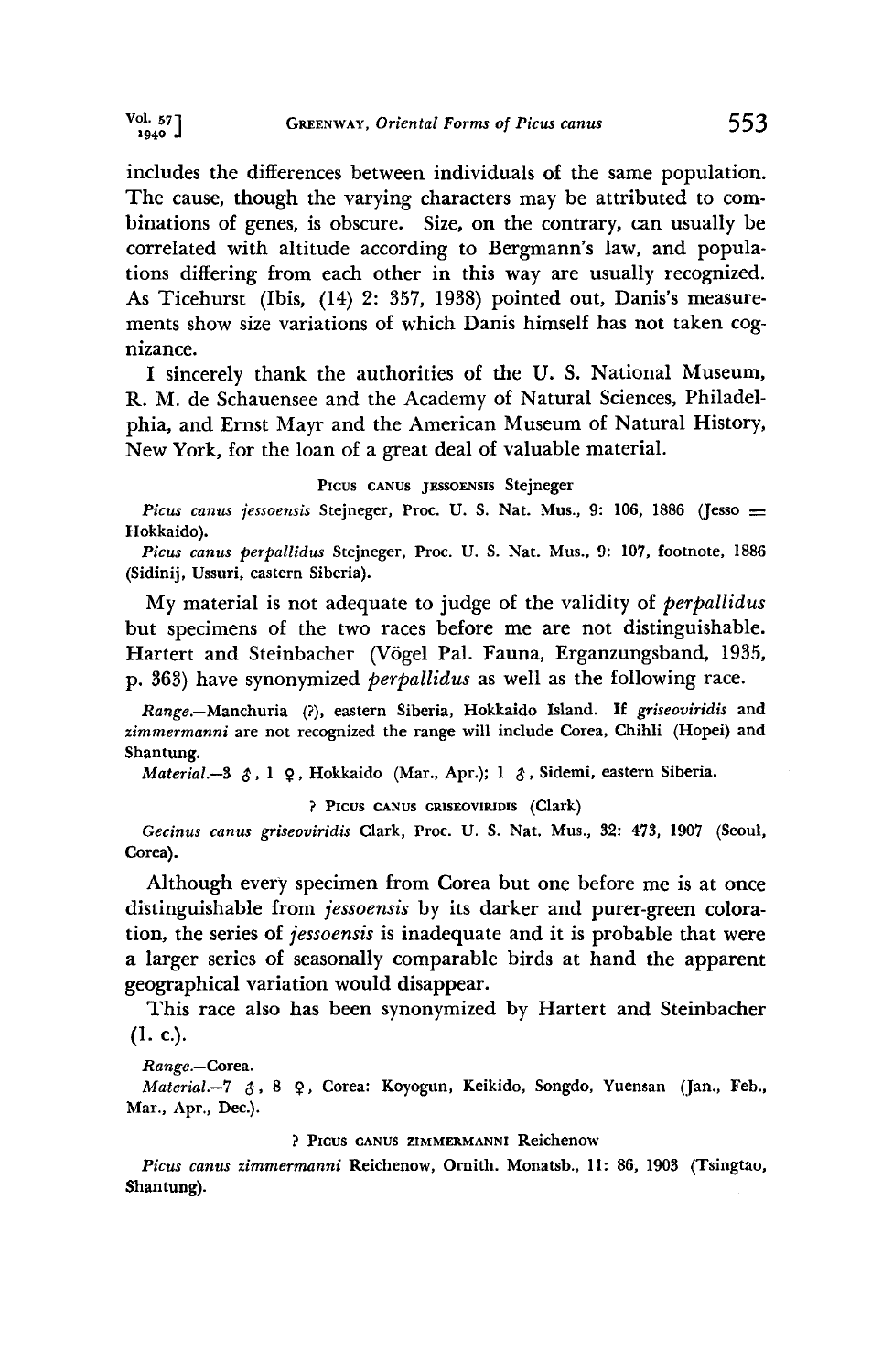**The series before me is quite indistinguishable from the inadequate series of jessoensis. A poorly marked black nuchal patch appears in seven males in a series of fifteen, and in three females in a series of twelve. The character is, of course, too variable for subspecific recognition and I think it quite probable that adequate series of jessoensis will prove the two to be synonymous.** 

Hartert and Steinbacher (l. c.) recognize this form with the remark **that the nuchal patch is poorly marked and its occurrence variable.** 

**Range.--Chihli and Shantung.** 

Material.-19  $\delta$ , 12  $\varphi$ , Chihli: Chingwangtao, Nanking, Pekin (Peiping), Nan**yuan, Shankaiwan, Laishin; Shantung: Weihsien (Jan., Feb., Mar., May, Sept., Nov., Dec.).** 

# PICUS CANUS GUERINI (Malherbe)

Chloropicos guerini Malherbe, Rev. Mag. Zool., 1849, p. 539 ("China," type lo**cality restricted to Shanghai by Danis, 1957).** 

**This form is darker and more golden green above, and darker**  and greener below than either "griseoviridis" or "zimmermanni." **Specimens invariably have a well-marked nuchal patch. The occiput is more lightly streaked as a rule than in ricketti. The population of Chekiang is darker, being intermediate between guerini and rickertl.** 

**There are two males in this series which cannot be distinguished**  from "zimmermanni" and two females which approach ricketti.

 $Range$ -Kiangsu, Chekiang (guerini  $\ge$  ricketti).

Material.-16  $\delta$ , 15 Q, Kiangsu: Nanking, Chingkiang, Kianginku, Mokan**shanche (Jan., Feb., Mar., Apr., May, June, Aug., Nov., Dec.).** 

#### **PIcus CANUS RICKETTI Baker**

**Picus canus ricketti Baker, Ibis, (ll) l: 187, 1919 (Fukien).** 

**This race is more golden-brownish green, less grayish, on the back**  than guerini and darker (a dirty brownish), even in seasonally com**parable birds. By what is probably coincidental parallelism, it is**  very close to *setschuanus* but differs in its more golden-brown colora**tion and its slightly smaller size. There is one specimen in the series of ten which is indistinguishable from setschuanus.** 

**Range.--Fukien. It is also recorded from Kwangtung and Kwangsi by La Touche, and from Kwangsi by Stresemann.** 

Material.--10  $\zeta$ , 4  $\zeta$ , Fukien: Foochow, Chengfeng (Feb., Mar., Apr., May, Dec.).

# PICUS CANUS SETSCHUANUS Hesse

Picus canus setschuanus Hesse, Ornith. Monatsb., 19: 193, 1911 (Setchuan, China). **Gecinus canus jacobsii La Touche, Bull. British Ornith. Club, 40: 50, 1919 (near Changyanghsien, Hupeh).**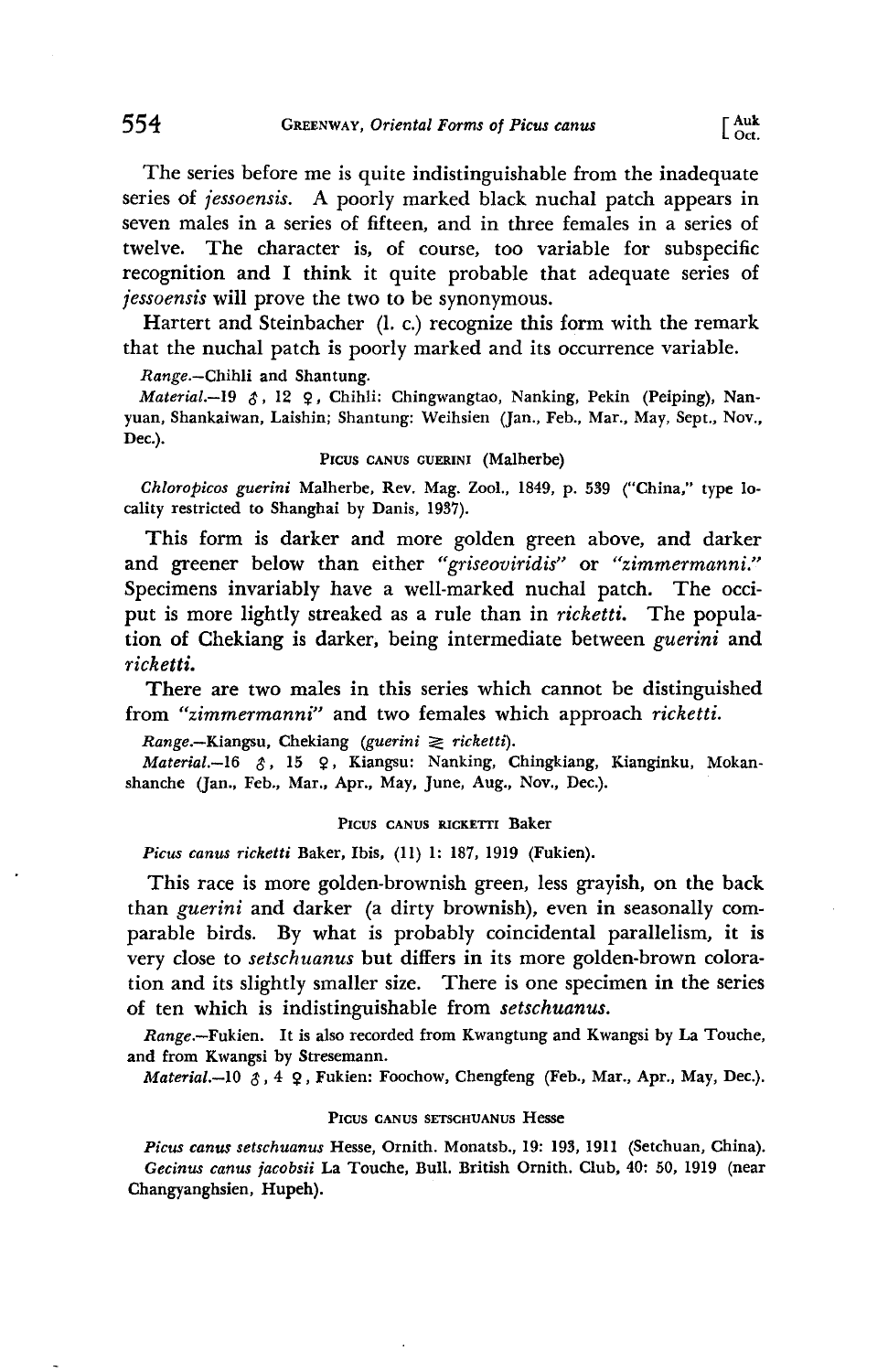**Vol.** 57]

**Picus canus yunnanensis La Touche, Bull. British Ornith. Club, 45: 44, 1922 (Milati, Yunnan).** 

**Typical specimens from Kwanhsien, central Setchuan (in fresh plumage) are large and dark with a very heavily marked nuche and occiput, characters by which they differ from guerini. From hessei and "gyldenstolpei" they differ in being a purer, less brownish, green. This character is most apparent on the wing-coverts. This population is surrounded by intermediates, which one can only say resemble setschuanus more than they do other races. Skins from Wanhsien, in eastern Setchuan, are slightly paler, showing an approach to guerini but are larger than guerini.** 

The population of Hupeh is intermediate (setschuanus  $\geq$  guerini). **Six specimens in a series of twenty-two are indistinguishable from guerini, while fourteen are referable to setschuanus. Bangs (Bull. Mus. Comp. Zo61., 70: 230, 1930) has synonymized jacobsii with the remark that in Hupeh lowland birds are guerini and those of the highlands are setschuanus. I do not feel sure that this is the case, although there is a difference in altitude of 1,750 meters in the country where Zappey collected. He usually marked his altitude on the label when he thought he was at any considerable height.** 

**Birds collected along the railway Hanoi-Yunnanfu by La Touche, some of which he differentiated ("yunnanensis"), are referable to the dark, brightly colored setschuanus. The two cotypes of "yunnanensis" are large, but if longer series were at hand the range of individual variation would, I think, be found to be greater. They are indistinguishable by color characters.** 

**In Yunnan there is the following variation in size as correlated with altitude:** 

| Locality                      | Altitude          | Wing in mm.   |
|-------------------------------|-------------------|---------------|
| Mongtz,                       | $\pm$ 4.000 feet  | average 148   |
| Milati <sup>*</sup>           | $\pm$ 5.000 feet  | average 155.5 |
| $Y$ unnanfu                   | $\pm$ 6.000 feet  | average 153   |
|                               | $\pm 10,000$ feet | average 150   |
| * Two cotypes of yunnanensis. |                   |               |

**There is no appreciable difference in wing length between specimens taken in June in worn body-plumage and those in fresh plumage in April. Birds from this region apparently incline to be unstable and are therefore hard to identify. For example, two skins from Mongtz are rather golden yellow, approaching hessei, but the majority of skins in fresh plumage are referable to setschuanus incolor tone, and almost all in the heavily marked occiput and nuche.**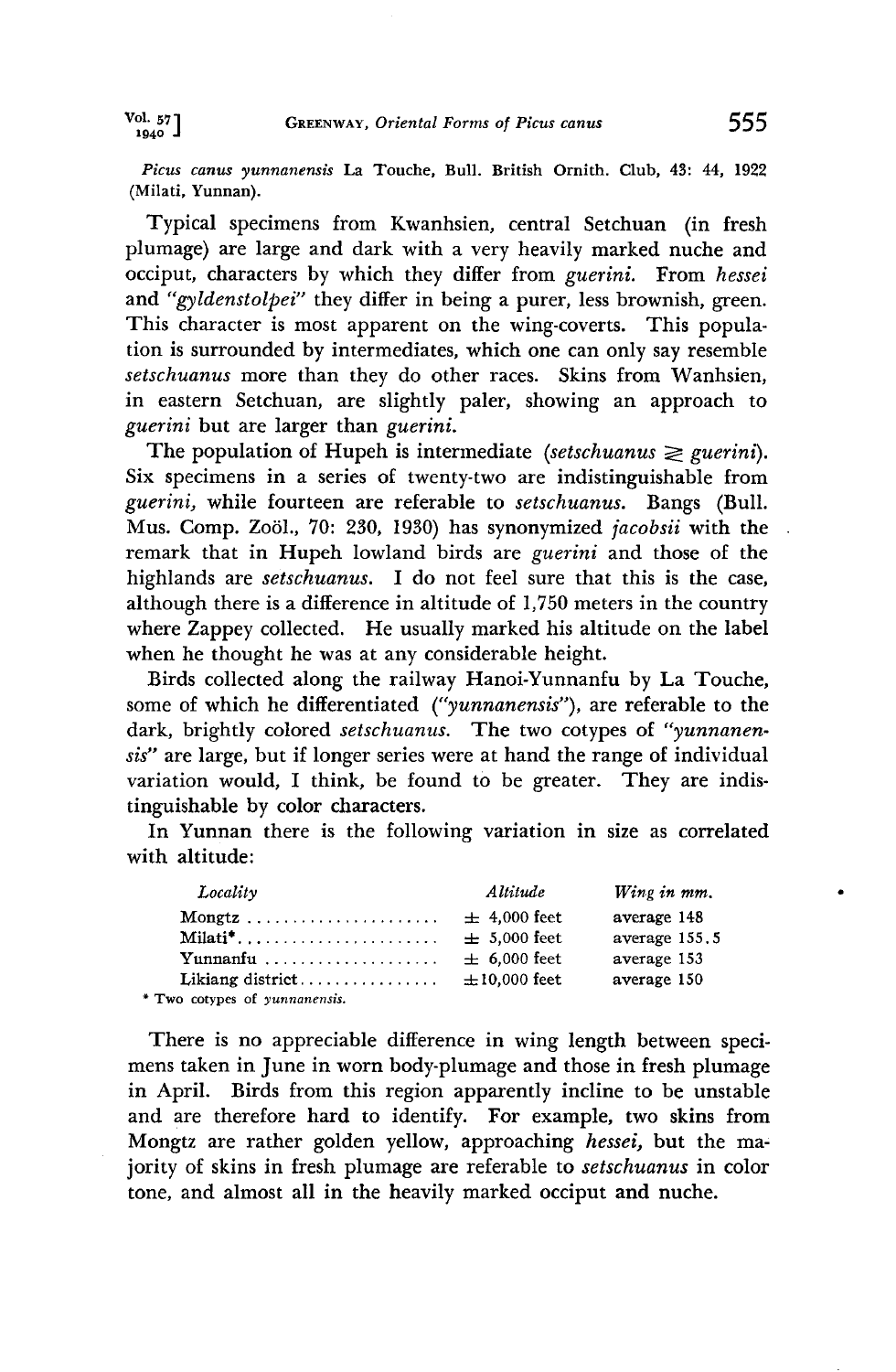Bangs (l. c.) lists *yunnanensis* without comment. He here reverses **his formerly held opinion that all these forms are referable to guerini.** 

**The specimen from Mongtz mentioned by La Touche (Ibis, (11) 6: 284, 1924) is a juvenile bird, as proved by the flanks which are barred with grayish, and the first primary which is long and rounded at the tip. The female from Lotukow, which was collected on May 11, is mature but is in abraded plumage. The yellow on the back is due simply to the loss of lipochrome by green feathers, due to wear.** 

**Harterr and Steinbacher (t. c., p. 363) have synonymized this race with sordidior, but I do not think this is a possible solution, in view**  of the very dark-green population in the vicinity of Kwanhsien. **southern Yunnan and western Setchuan there are many intermediates.** 

**Range.--Hupeh (intermediate), Setchuan, southwestern Yunnan north to the vicinity of Yunnanfu.** 

**Material.--10 3, 7 9, 6 imm., Setchuan: near Kwanghsien, Omeihsien, Bate, Merge, Wanhsien, Yachow, Hsifan region (Jan., May, July, Nov.); 24 3,16 9, Hupeh: Ituhsien, Yangtzehsien, Changyanghsien (type locality of jacobsii), Ichanghsien,**  Hsienshanhsien, Hochaping (Jan., Feb., Mar., Apr., May, June, Sept., Nov., Dec.); **12 3, 8 9, 1 imm., Yunnan: Lotukow, Milati, Mongtz, Kopaotsun (Mar., Apr., May, Nov.).** 

## **PICUS CANUS SORDIDIOR Rippon**

Picus canus sordidior Rippon, Bull. British Ornith. Club, 19: 32, 1906 (western **Yunnan).** 

**This race is close to setschuanus. However, of a series of seventeen birds representing both races, all in fresh plumage, only three cannot be classified satisfactorily on morphological characters. Approximately 85 per cent show it to be, as a rule, slightly paler and more grayish green below. The occiput is, in the large majority of specimens, less heavily streaked and the black nuchal patch is less extensive. The dark barring on the tail is lighter than in setschuanus**  and somewhat narrower, as a rule. It is smaller than *kogo*, and darker.

I restrict the type locality to the Shweli River at lat. 28° N., long. 98° E.

**Two specimens of the form listed by de Schauensee (Proc. Acad. Nat. Sci., Philadelphia, 90: 197, 1958) as sordidior are young birds with long, rounded first primaries and, as he says, the other two are in heavy molt and in very worn condition. These are indeed so worn and stained that it is quite impossible to identify them, but since they were shot in the Hsifan Mountains between Tatsienlu and Chengtu, they would more likely be setschuanus than sordidior.** 

**The birds recorded by Anderson (Zool. Researches Exped. Yunnan, p. 585, 1879) are sordidior (fide Rothschild, 1926).**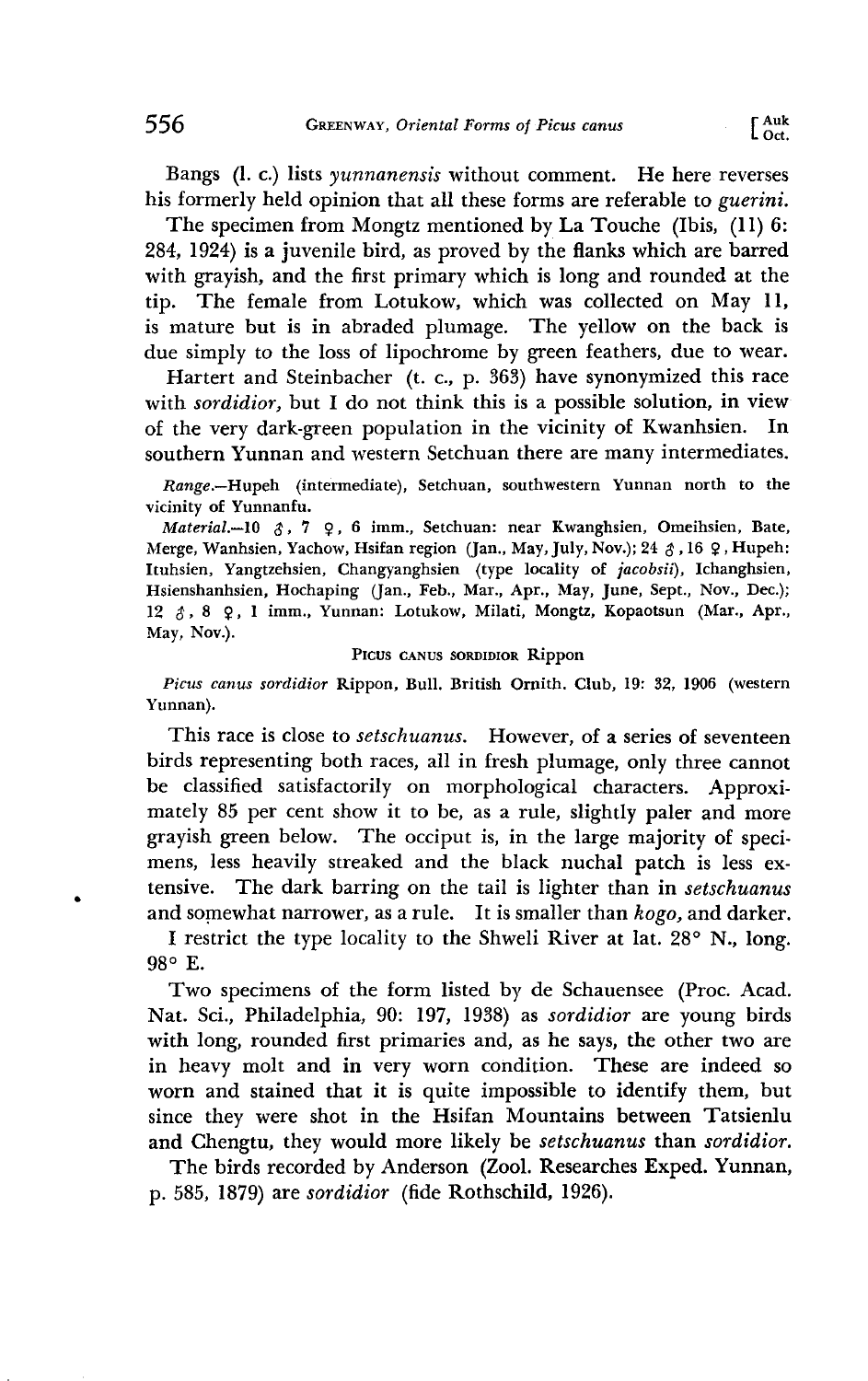$\frac{\text{Vol. } 57}{1940}$ 

## **Range.--Northwestern Yunnan (see below).**

Material.-9  $\zeta$ , 9  $\zeta$ , 4 imm., northwestern Yunnan: Tengyueh, Shweli valley, **Mekong valley, Likiang range.** 

# PICUS CANUS KOGO Bianchi

**Picus canus kogo Bianchi, Bull. British Ornith. Club, 16: 69, 1906 (Mekong headwaters, Kham country).** 

**This race is to be distinguished atonce from any other by its larger size and much paler, more grayish-green coloration. There can be no question of the distinctness of topotypical specimens from the region described by Dolan (Proc. Acad. Nat. Sci., Philadelphia, 90: 180, 1938) as follows: "Feb. 7, Camp 47, Gartoh Gomba (elev. 13,400 ft.) willows; coniferous forest below; many Lammergeiers." The intermediates are more difficult.** 

**Specimens from southern Kansu (Ghoni) have, on the average, shorter wings than typical kogo and the occipital region is more heavily streaked. But they resemble kogo (and are at once distinguishable from setschuanus and sordidior) by their paler, grayer coloration and longer bills. Though slightly different, they may be identified as kogo until we have more knowledge of the following race and other populations of Kansu.** 

Range.-Eastern Tibet: Kham country (also eastern and southern Kansu?).

Material.-2  $\delta$ , 4  $\varphi$ , Tibet: Kham district,  $\pm$  10,500 feet (Feb.); 8  $\delta$ , 5  $\varphi$ , **Kansu: Choni, mountains southwest of Pikow (Feb., Apr., May, July, Sept.).** 

# **? PICUS CANUS STRESEMANNI Yen**

**Picus canus stresemanni Yen, Ornith. Monatsb., 41: 17, 1938 (Siningfu, Kansu).** 

**I have no topotypical material of this race which is described as being larger and paler than guerini, and paler than sordidior, the wings measuring: 8 155, 158 ram.; 9 156, 157, all of which accords exactly with our conception of kogo, overlooked by Yen. It is synon**ymized without comment by Hartert and Steinbacher (t. c., p. 363).

# **PICUS CANUS HESSEI Gyldenstolpe**

**Picus canus hessei Gyldenstolpe, Ornith. Monatsb., 24: 28, 1916 (Pakkoh and Denchai, northern Siam).** 

**Picus canus microrhynchus Robinson and Kloss, Bull. British Ornith. Club, 40: 12, 1919 (Koh Lak, southwestern Siam).** 

**This race is considerably more golden-brownish green than any other population except "gyldenstolpei" Baker of Assam from which it is doubtfully separated, though material at hand shows it to have a longer bill. There is no difference in the amount of black on nuche and occiput. Specimens from the northern part of its range, Mt.**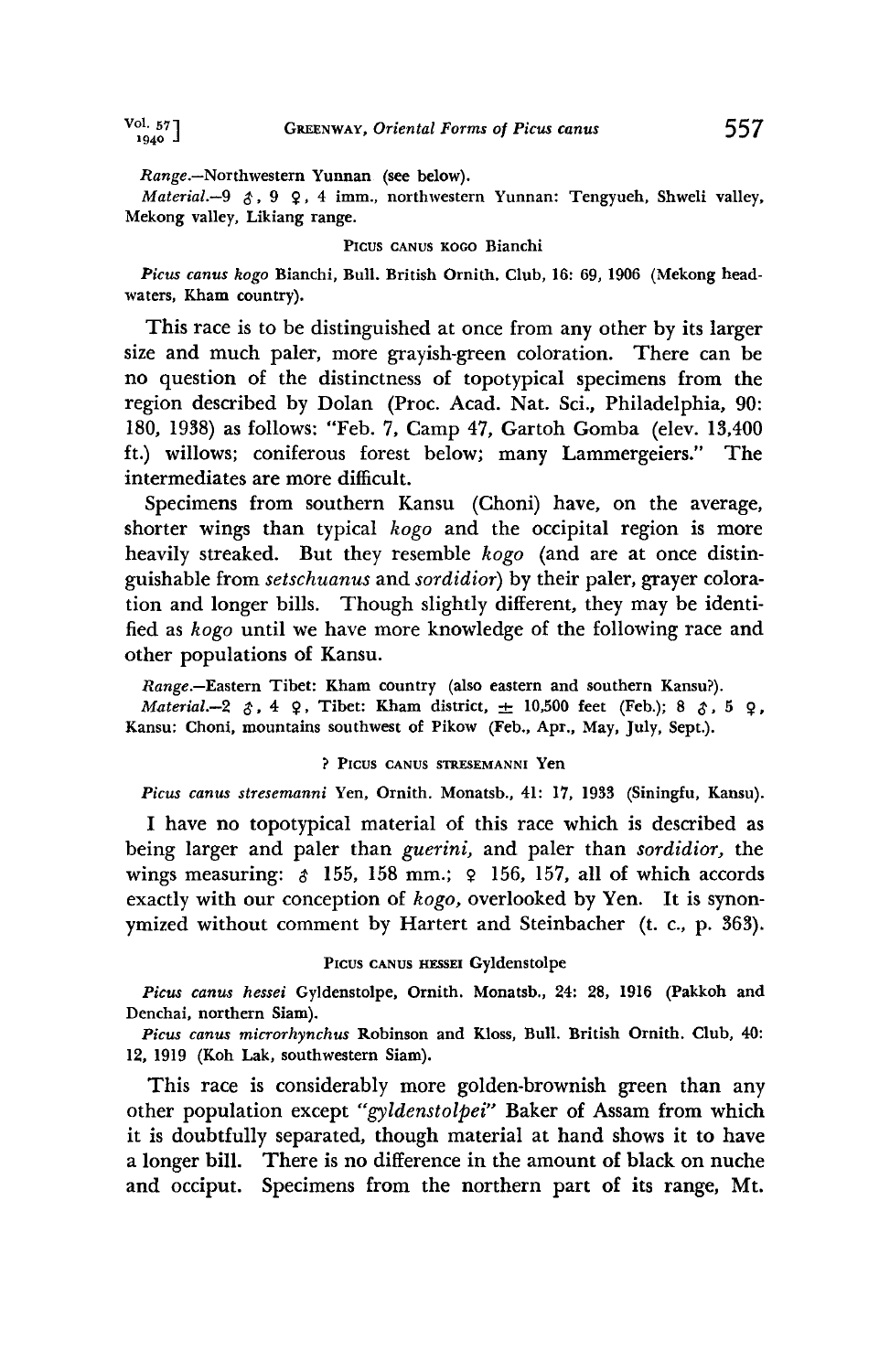**Victoria, northern Siam, have longer wings than populations both to the north and to the south. There is considerable overlap and I think this is due to a large range of individual variation rather than altitudinal variation.** 

**Picus canus microrhynchus, described as differing from hessei only in its shorter bill, cannot be maintained (see measurements).** 

**Range.--If, as may be strongly suspected, gyldenstolpeis inseparable from hessei, then the range of the latter will be Assam south to Mt. Victoria, Arakan and Pegu Yomas; Siam, Tonkin, Laos and Annam.** 

#### **MEASUREMENTS BY**

| Locality                                          | Wing in mm.             | Bill in mm. |
|---------------------------------------------------|-------------------------|-------------|
| Northern Cachar                                   | $143 - 149$ (av. 145.9) | $38 - 40$   |
| $Assam \ldots \ldots \ldots \ldots \ldots \ldots$ | $140 - 143$ (av. 140)   | $38 - 40$   |
|                                                   | $140-143$ (av. 141.5)   | $38 - 40$   |
|                                                   | $152 - 154$ (av. 153)   | $40 - 42$   |
| Pegu Yomas                                        | $145 - 149$ (av. 147)   | 42          |
| Northern Siam                                     | $149 - 156$ (av. 151)   | $42 - 45$   |
| Southwestern Siam                                 | $141 - 150$ (av. 145.6) | $41 - 44$   |
|                                                   | $142 - 147$ (av. 145)   | $41 - 44$   |

**I have not enough Indo-Chinese birds to make comparative measurements convincing. Delacour gives 35-45 mm. as the measurement**  of bills of *hessei*, and Danis 33–34. For gyldenstolpei the latter records **34-38 mm., which reverses my findings.** 

Material.-3  $\delta$ , 4  $\varphi$ , northern and eastern Siam: Pak Chang, Kengkai; 1  $\delta$ , **southern Shan States (Feb., Aug., Oct., Dec.); 2 8, 1 9, I imm., Indo-China:**  Bac Tan Tran, Bac Kan (Tonkin), Nam Khueng (Laos); Hoi Chuan, Dalat **(Annam) (Nov., Dec., Jan., Apr.); 6 8, 5 9, 8 imm., southwestern Siam: Ban Thung Luang, Khoa Nok Wua, Kempenpet, Khoa Luang (Jan., Mar., Aug., Sept.); 9 8, 5 9, 2 imm., Burma: Pegu Yomas, Rangoon, "Tenasserim," "Arakan," Thayet near Schwebo, Dudaw Taung, Chin Hills (Feb., Mar., July, Dec.).** 

#### **? PICUS CANUS GYLDENSTOLPEI Baker**

**Picus canus gyldenstolpei Baker, Bull. British Ornith. Club, \$9: 19, 1918 (Sadiya, Lakhimpur, Assam).** 

**As I have pointed out above, this name is most probably a synonym**  of hessei.

**MateriaL--6 8, 2 9, upper Assam: near Margherita; Nepal: Darjeeling (Apr., Dec.); 5 8, \$ 9, northern Cachar: Gallipur, Gunyon, Maka (Mar., Apr., Dec.); 1 8, Naga Hills: Mokokchang; \$ 8, upper Chindwin: Lonkin, Homalin (Jan., Mar.).**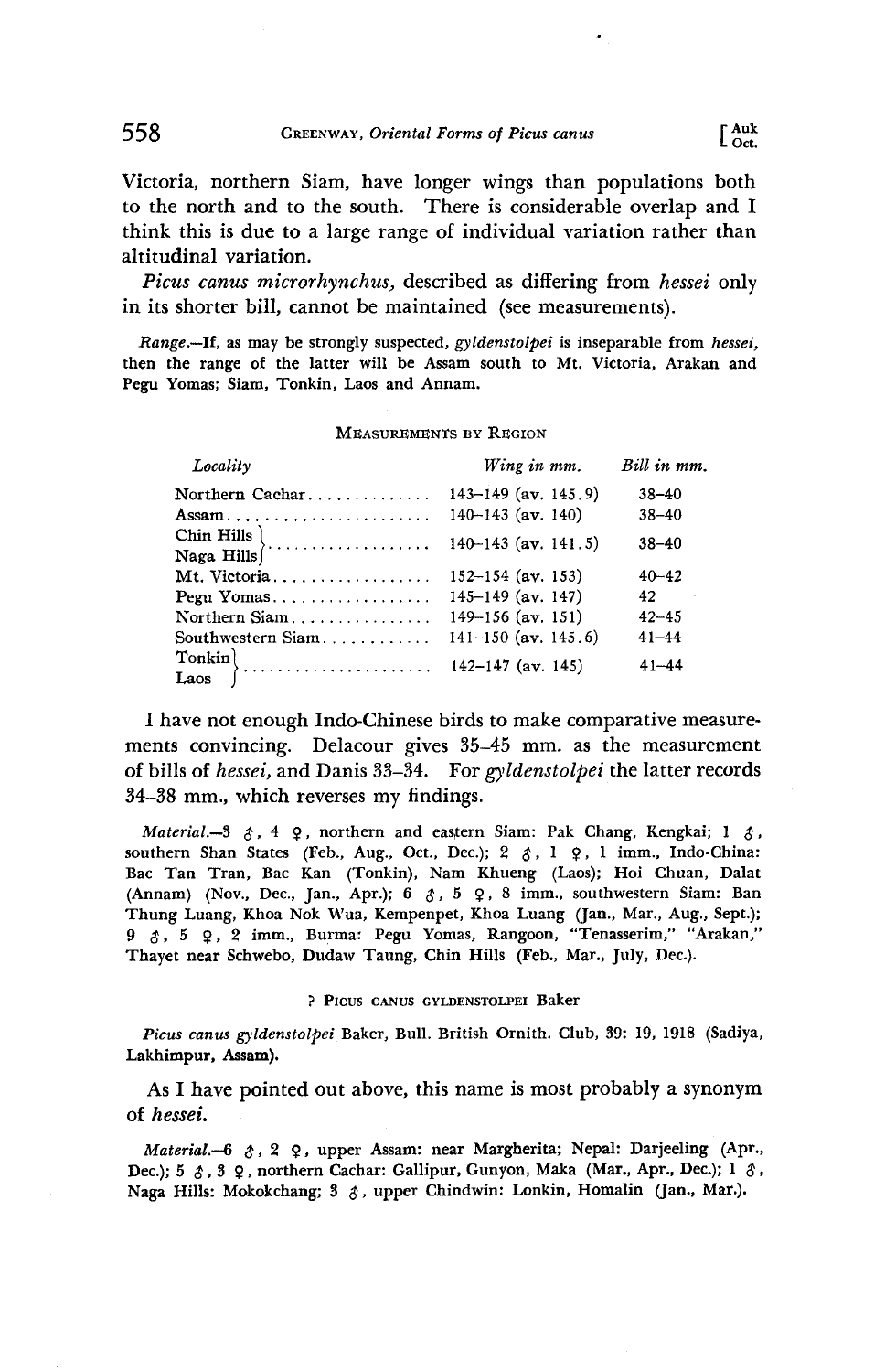$\begin{bmatrix} \text{Vol. } 57 \\ 1940 \end{bmatrix}$ 

#### PICUS CANUS SANGUINICEPS Baker

**Picus canus sanguiniceps Baker, Bull. British Ornith. Club, 46: 70, 1926 (type locality restricted to Mussoorie by Stresemann, 1921).** 

**Picus canus occipitalis Gould and Picus canus barbatus Gray (nomina preoc.).** 

**This race differs from "gyldenstolpei" and, of course, hessei, in its purer-green, less yellowish or bronze, coloration, its more heavily marked occiput and its larger size. This is the largest race.** 

**Range.--Himalayas to Nepal.** 

Material.--2  $\xi$ , 4  $\xi$ , Dankali, Rampur, Dehra Dun, Dudhli near Mussoorie **(Sept., Dec.).** 

### **PICUS CANUS TANCOLO (Gould)**

**Gecinus tancolo Gould, Proc. Zool. Soc., London, 1862, p. 285 (Formosa). Gecinus hainanus Ogilvie-Grant, Ibis, (7) 5: 584, 1899 (Hainan Id.).** 

**This race differs from all others in its smaller size (wing 150-140**  mm.). It is darker green below than either ricketti or hessei. There **is not one individual in this series which cannot be distinguished from either form at a glance.** 

**There is no character in the series before me which can be used to separate hainanus. Though the material is scanty, it is in fresh plumage and seasonally comparable, and there is an average difference in length of wing of only 1.4 mm. It is probable that the difference in length of bill which now appears would disappear were larger series available.** 

Range.-Formosa and Hainan Islands.

Material.-3  $\delta$ , 3  $\Omega$ , Hainan; Mt. Wuchi = Five-finger Mt. (Jan., Apr., Mar.); **1 /•, 2 9, Formosa (Dec.).** 

### **PICUS CANUS ROBINSONI Ogilvie-Grant**

**Picus canus robinsoni Ogilvie-Grant, Bull. British Ornith. Club, 19: 11, 1906 (Gunong Tahan, Malaya).** 

**This form, of which I have seen no specimen, is described as darker**  than Picus canus occipitalis  $(=sanguiniceps Baker)$ , the crown nearly **uniform black like the nape . . . the back and under parts dark olive green instead of olive, and the tail-feathers black with very faintly indicated greenish-gray bands on the edges of the middle pair of rectrices. It is probably a recognizable race.** 

#### **PIcus CANUS DEDEMI van Oort**

**Picus canus dedemi van Oort, Notes Leyden Mus., 84: 59, 1911 (Battack Mrs., Sumatra).** 

**This is a very distinct form. The back and upper breast are ma-**